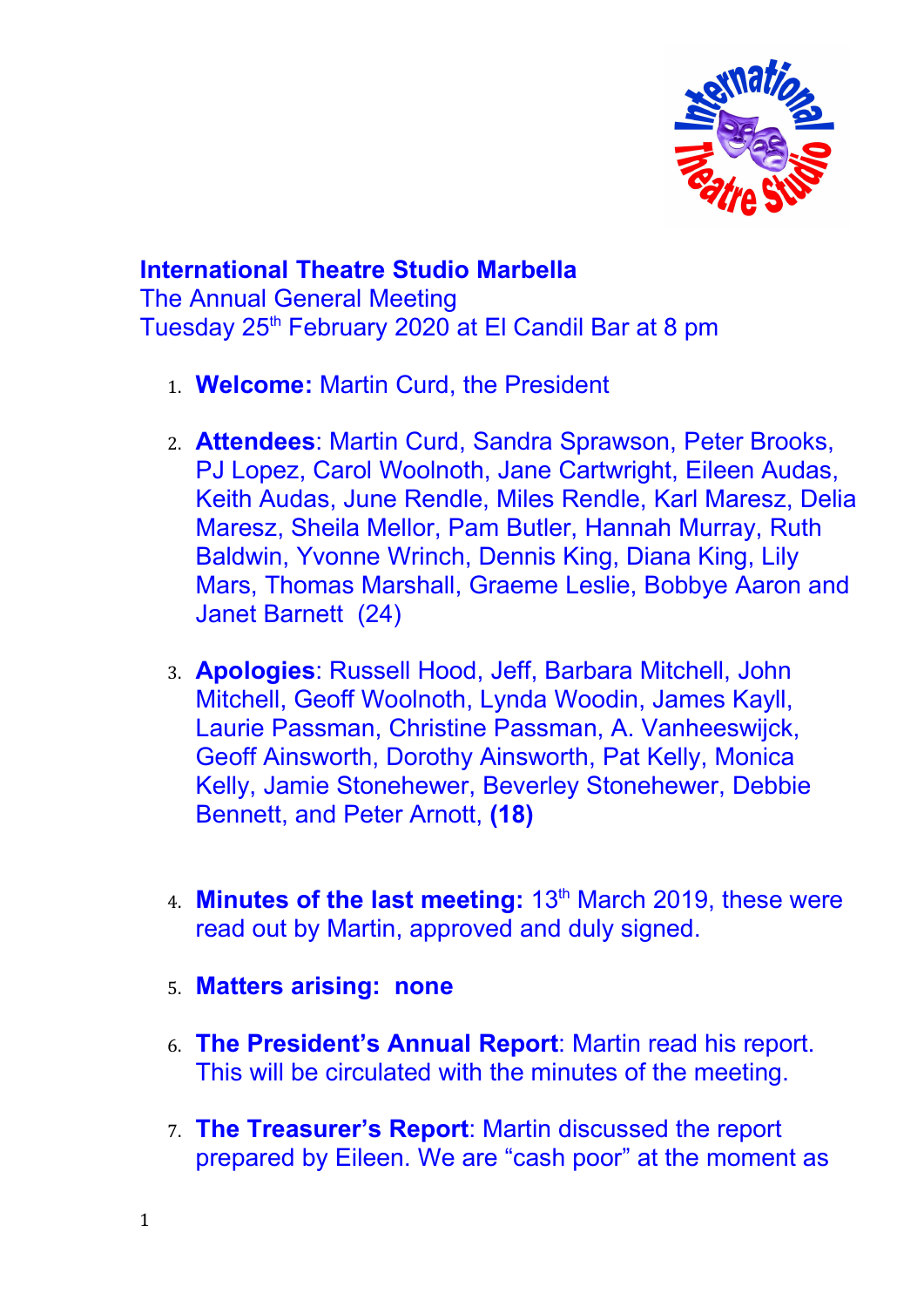we have online bookings now and not cash. It costs us approx. 2€ for for every withdrawal/transaction. Martin is temporarily funding the cash payments and is happy to wait for the money to be paid back to him Memberships are up from last year.

We have 10,362,44 € in the current account compared to 6541.39 € last year. The bottom line is 8447,59 €, a healthy position. Martin thanked Eileen for all her help with the book keeping for ITS.

8. **Honorary Members:** As 2020 is our 45<sup>th</sup> year since we formed, Martin articulated that it was time to celebrate the special contribution made by our members and to continue to do this into the future.

Ann Shaw and Fred Wallis were named as posthumous honorary members. Sandra spoke about them. Martin gave Carol Woolnoth (Ann's daughter) a certificate from ITS. Fred's certificate will be passed to his sister.

Barbara Mitchell and Peter Rogers were nominated for honorary membership. Sandra spoke about them both.

Special recognition and long service to ITS: the following members were given certificates for their contribution to ITS and their long service.

- Eileen Audas:
- Karl Maresz:
- June Rendle:
- Jamie Stonehewer:
- Peter Brooks
- Nina, the webmaster
- Alan Jones
- 9. **Not standing for re-election**: Karl Maresz and Russell Hood. Martin spoke of Karl's significant contribution to ITS, and thanked both of them for their work for ITS.